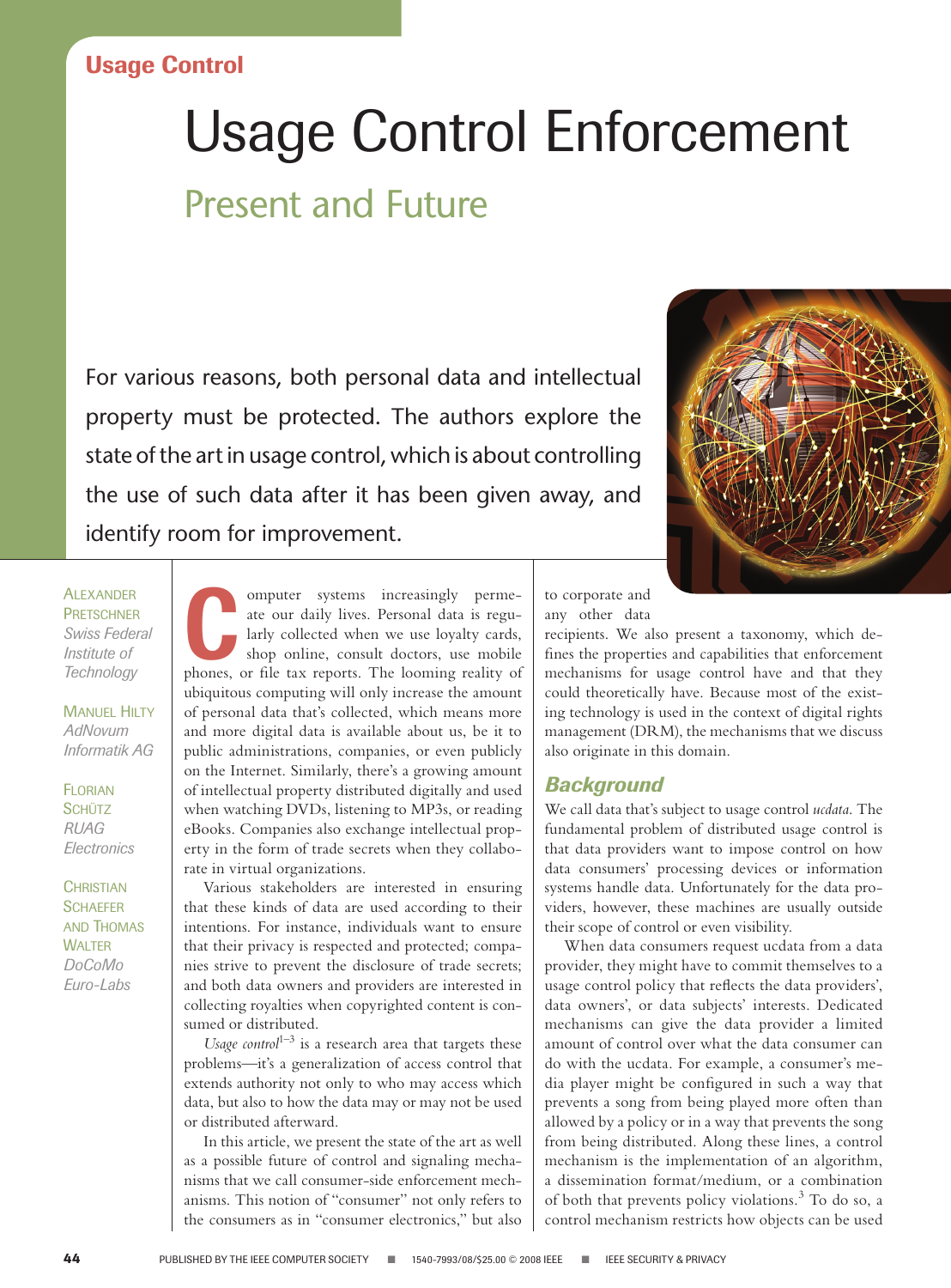or enforces certain actions to be executed at a specific time.

However, there are situations in which imposing this kind of control on data consumers' processing devices or information systems isn't feasible, practical, or sensible. Companies, for example, are reluctant to let other parties control parts of their IT infrastructure. What they might rather be willing to do is provide evidence that their information processing indeed adheres to the stipulated policies. In these cases, deploying observation mechanisms is the more appropriate solution.4,5 Observation mechanisms can best be explained with an analogy: a police officer can't prevent anybody from jaywalking—but he can fine the delinquents after catching them. Similarly, instead of granting control to the data provider, the data consumer could hence agree to inform the data provider about what happens in the consumer's systems (and of course, this information must be trustworthy). In case of policy violations, the provider can react accordingly. An observation mechanism then consists of two parts: a provider-side monitor that monitors the consumer's behavior and triggers penalties if necessary, and a consumer-side signaling mechanism that sends signals to the monitor to indicate what happens at the consumer's side.

# *Functional usage control requirements*

To elicit requirements in the area of usage control, we conducted several interviews with public administrations, military organizations, data protection officers, healthcare providers, and commercial organizations such as telecommunication providers, banks, creditcard companies, automotive original equipment manufacturers, insurance companies, and retailers. We conducted a further detailed study about usage control requirements in the area of mobile communication.6 Requirements in the area of DRM, in particular to entertainment industries, are documented elsewhere, $7.8$  so we incorporated those findings into our study. We also analyzed existing literature on privacy requirements.<sup>9,10</sup>

Here, we present the distilled results of our requirements elicitation study. When talking about usage control requirements in this article, we exclusively focus on so-called "obligations," which are requirements that govern data's future usage. We first look at the different types of data usage that can be controlled, and then analyze the obligations' typical structure.<sup>11</sup>

# *Actions and usage*

We divide actions on data into two classes. *Usage* is concerned with operations on ucdata, whereas nonusage actions are all those that don't involve ucdata. One example for a non-usage action is making a payment for a previously received movie. Usage can be classified as follows: *black-box usage* is characterized by ucdata not being interpreted in any way (that is, it treats the data as meaningless sequences of bits). Black-box usage includes the management and distribution of ucdata. *White-box usage*, in contrast, interprets ucdata—rendering it, processing it (which includes data modification), or, in the case of programs, executing it.

# *Obligations*

Obligations can take two different forms. Usage restrictions prohibit specific usages under given circumstances. Action requirements express mandatory actions that must be executed either unconditionally (not in direct connection with a usage) or after a specified usage has been performed. Both usage restrictions and action requirements can be narrowed down with conditions, which specify circumstances under which usage restrictions or action conditions apply. Conditions are concerned with time, cardinality, events that happened, purpose, and environment. Usage restrictions are statements of a form equivalent to "if (condition) then not (usage)." Examples include "document D must never be printed" and "movie M can be played only once" (note that the latter, albeit not having the exact structure shown earlier, is a usage restriction because it defines the circumstances under which the movie can be played and hence also the circumstances under which it must not be played).

Action requirements are statements of a form equivalent to "if (condition) then (action)." Examples for action requirements include "delete data D 20 days after reception" and "notify the data owner after each usage of data D." Clearly, action requirements and usage restrictions can look very similar—for example, "notify the data owner before each usage of data D" is a usage restriction because it prohibits use of D until a notification has been sent to the data owner.

Let's look at each type of condition in more detail. In the following examples, the parts of the usage restrictions or action requirements that are typeset in italics formulate the respective conditions:

- Time conditions are exemplified by requirements such as "file F must be deleted *within 20 days*," "F must *never* be distributed," and "movie stream M must *not* be viewed for *more than a total of 10 hours*." We haven't encountered examples in which an action's execution has no time limit, that is, conditions such as "action A must *eventually* be executed." Instead, a data provider sets a time limit like "action A must be executed *within the next six months*."
- Cardinality conditions refer to how often a usage occurs. Examples for cardinality conditions include, •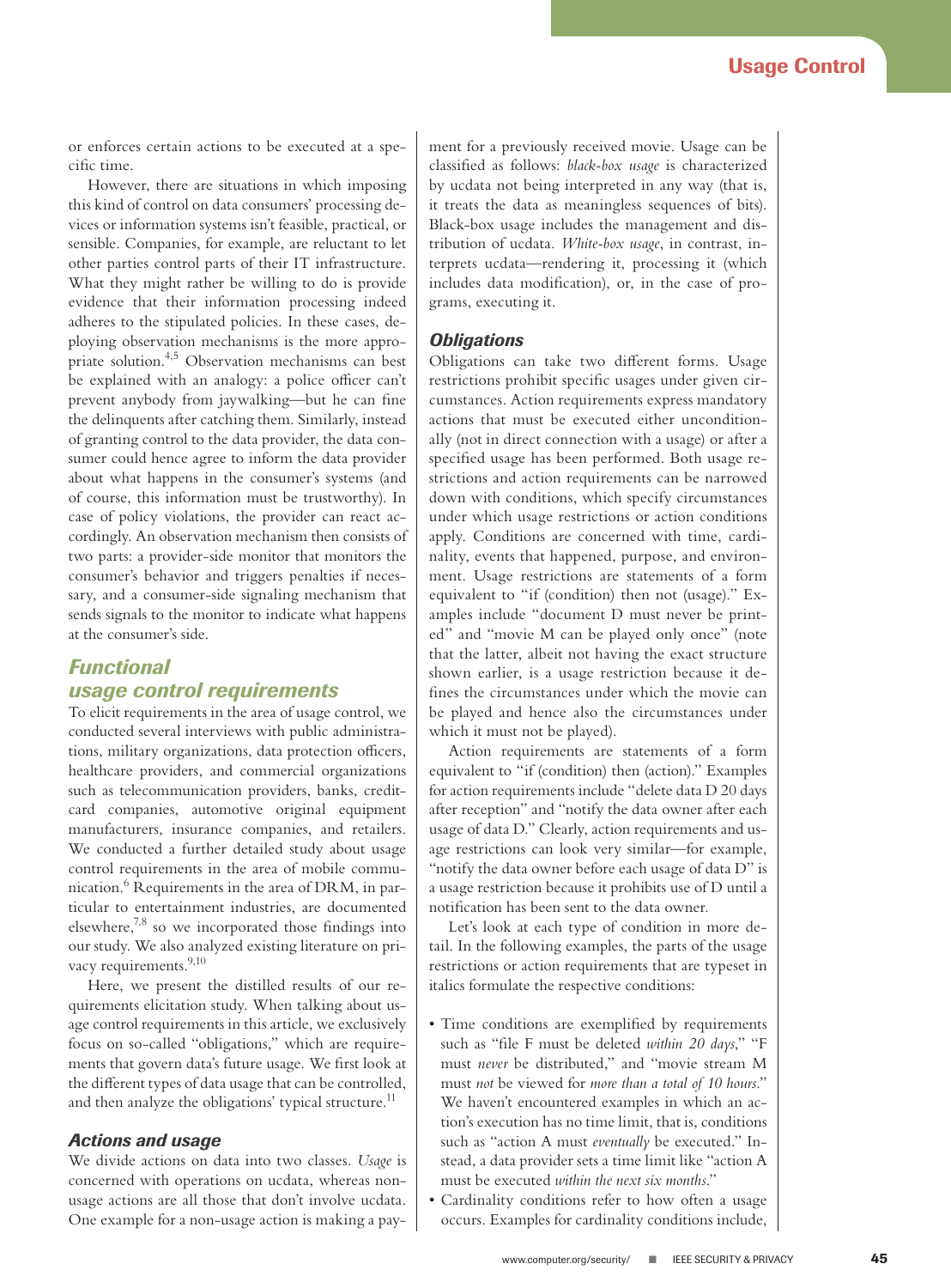"movie M may be played *only once*" or "play game G *at most twice* before it is paid."

- Event-defined conditions define situations with regard to event occurrence. Examples include, "*if the data provider revokes document D*, the document must not be used anymore," and "document D must not be further distributed *until the author officially releases D*."
- Purpose conditions refer to the purpose of use of ucdata. Data consumers often encounter requirements that limit the allowed purposes of use. For example, objects that are labeled " *for personal use only*" shouldn't be used in a business context.
- Environment conditions relate to the organi-• zational, technical, and physical environment. Examples include compliance with the Sarbanes-Oxley Act, firewalls that are certified with respect to the Common Criteria, and the data consumer's geographical location.

These conditions can all be combined to describe more complex circumstances—for example, the requirement "movie M must *only* be viewed *at most three times* and *only within 30 days*" combines a cardinality condition and a time condition. Moreover, usage restrictions and action requirements can be combined to form more complex policy statements. The following obligation combines an action requirement with a time condition and a usage restriction with a purpose condition: "data set D needs to be *deleted within seven days* and must *exclusively be used for scientific purposes*."

# *Taxonomy of consumer-side enforcement mechanisms*

We present our taxonomy of consumer-side enforcement mechanisms for usage control, which covers both control and signaling mechanisms. We'll see later in this section that control mechanisms essentially work in one of the following two ways: they can inhibit usage attempts (to enforce usage restrictions), and they can execute additional actions (to enforce action requirements), both under given conditions. A signaling mechanism is therefore a special instance of a control mechanism because it executes a specific type of action (the sending of signals) under given conditions. We'll see, however, that the signaling subset isn't widely used yet, leaving much potential for future exploitation.

# *Overview*

Our taxonomy includes all criteria we deemed important for classifying consumer-side enforcement mechanisms. These criteria stem from studying existing mechanisms and from building conceptual models of consumer-side enforcement.<sup>3</sup> But some criteria

aren't completely covered by existing mechanisms. These criteria will constitute one part of the future of control mechanisms that we'll discuss later.

We divided the taxonomy (see Figure 1) into three parts. The *applicability* part defines to which problems and under which circumstances a certain mechanism can be applied. This category includes the usage classes that can be controlled, supported usage control requirements, limitations on a mechanism's range of control, the supported data class, and the required infrastructure that defines the organizational and technical conditions under which the mechanism will work correctly.

The *implementation* part of the taxonomy defines how the mechanism is implemented. This includes the class of enforcement that the mechanism employs, the implementation layer (the hardware, media, operating system, or application), whether the mechanism's implementation is distributed among provider and consumer, its logging capabilities, and information about the licenses or policies the mechanism uses. The third category of criteria is that of *non-functional properties* that include cost as well as the performance, reliability, and privacy guarantees that a mechanism can provide. A discussion of these is outside this article's scope.

# *Applicability*

The applicability category contains several classification criteria.

*Usage class.* This criterion defines the classes of usage to which a mechanism can be applied (process, render, execute, manage, distribute). We distinguish between three different levels of support for a given class of usage.

Some usage classes are *completely disabled*, meaning that a data consumer can't perform any usage of them. This is typically the case for white-box usages if the data is encrypted; no device can decrypt the data and perform a usage on it. Usages can also be *selectively enabled*, meaning that specific usages are possible, provided that the data consumer meets necessary requirements. This is, for example, the case if a device possesses the necessary cryptographic keys. Finally, some usages *aren't controlled at all*—that is, the consumer can perform them at will. Typically, these are black-box usages.

*Supported requirements.* This criterion covers whether the mechanism supports usage restrictions or action requirements, and which types of conditions it supports.

*Limitations.* This criterion defines when and under which conditions a mechanism releases data from its scope of control. For instance, when images are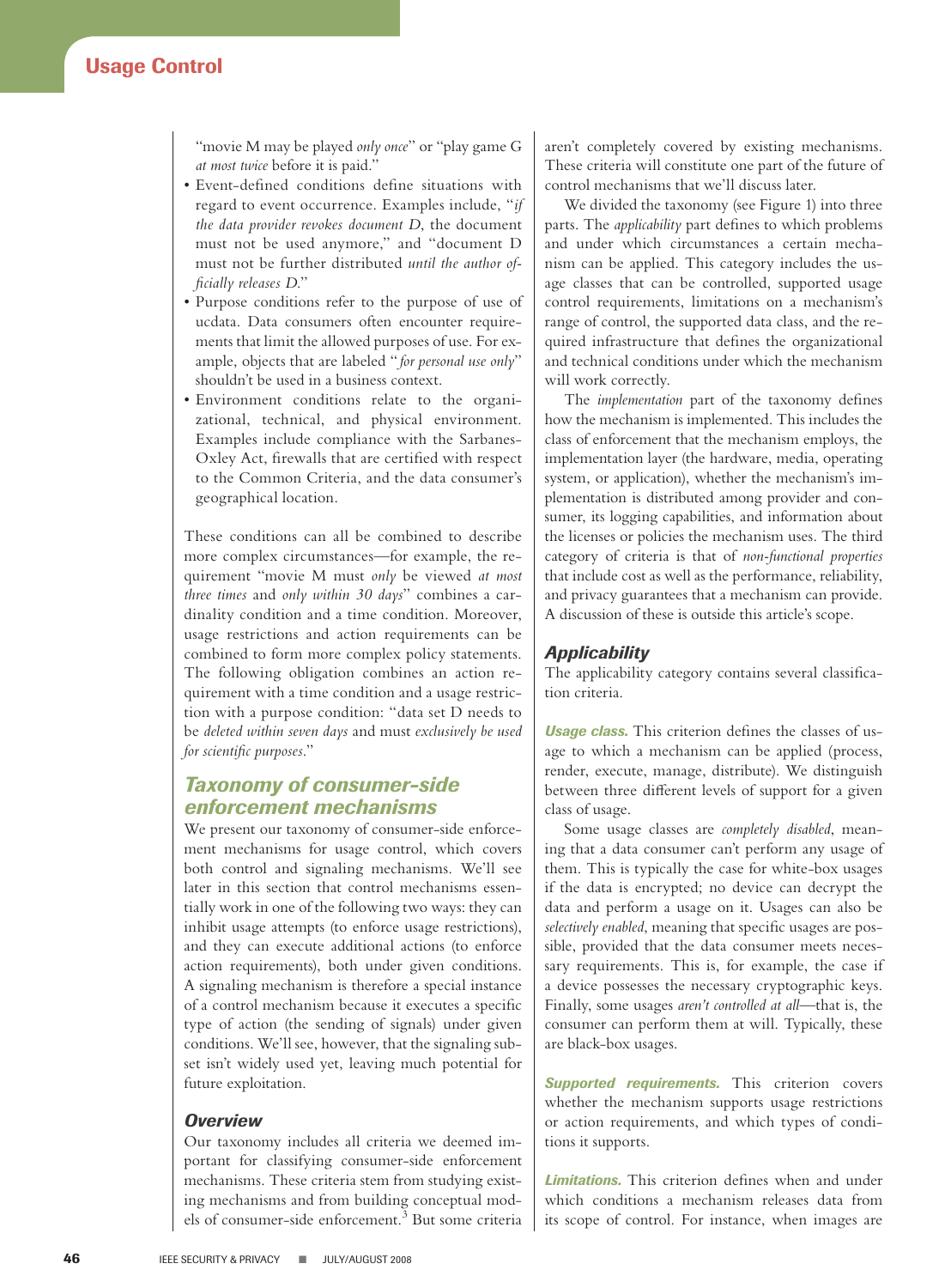# Usage Control



Figure 1. Taxonomy overview. The taxonomy of control mechanisms differentiates between applicability, defining to which problems and under which circumstances a certain mechanism can be applied, implementation defining how the mechanism is implemented, and non-functional properties such as costs and performance.

shown on a screen, control generally ends because the screen can be photographed. However, watermarking technology can enable further control. If data is modified in a way that lets a mechanism trace its origin, the respective mechanism is said to be traceable, and untraceable otherwise.

*Data class.* This criterion is concerned with the classes of data that a mechanism supports. Examples are "streaming media" or "files," and also "text," "video," "audio," or "executable" content.

*Required infrastructure.* This criterion supplies requirements on the infrastructure. These are divided into technical and organizational requirements. In terms of *technical restrictions*, the question of which class of media or devices is required for the mechanism to work is considered. In which technical environments would the mechanism fail? Operating systems, infrastructures such as regularly updated directories, and available hardware define possible instances of this category. For example, a mechanism that controls video output might rely on the availability of specific hardware. In terms of *organizational restrictions,* we consider the organizational measures that must be complied with for the mechanism to work as expected. If, for instance, certificates must be issued according to a specific standard, then the mechanism might not work properly if employees can create arbitrary certificates.

The required infrastructure differs from environment conditions in that the latter formulate usage control requirements, whereas the former define preconditions that must be satisfied if the control mechanism is to work properly.

# *Implementation*

The implementation category contains several classification criteria as well.

*Class of enforcement.* To enforce usage control requirements, a control mechanism can do one of the following:3

*Inhibition*. The mechanism can inhibit attempted • usage.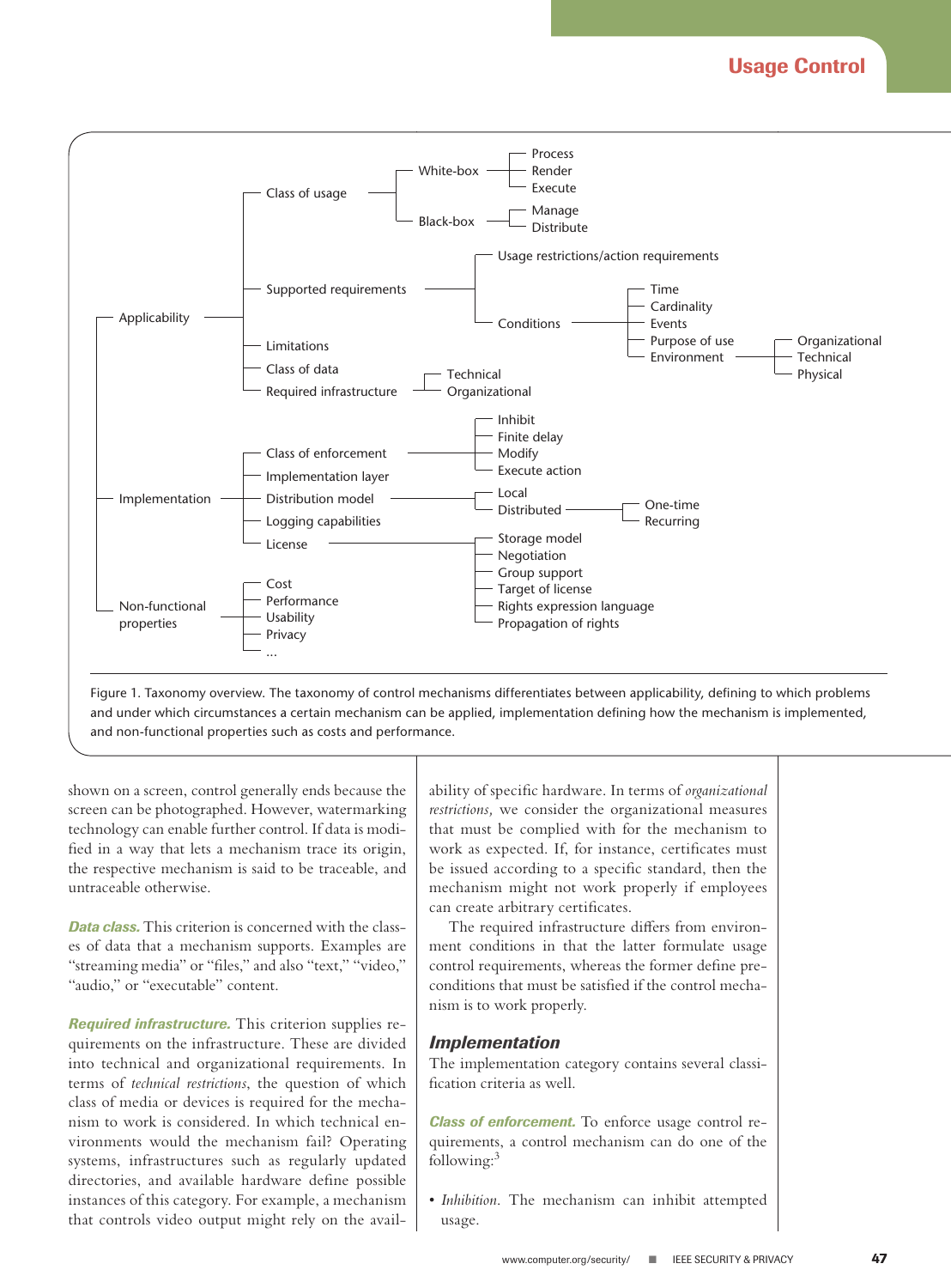- *Finite delay*. The mechanism can delay an attempted usage until a specified condition is met (for example, until a payment is confirmed). We only allow finite delays because the inhibition function covers infinite delays.
- *Modification*. The mechanism can modify the effect of a usage (for example, by downsampling an audio or video file's output) or replace a usage with a different one (such as open a file in read-only mode instead of editing mode).
- *Execution of actions*. The mechanism can execute a required action such as sending a notification to the data owner, triggering a micropayment, or deleting a document.

In principle, inhibition and execution of actions are sufficient to enforce usage control requirements. The other two classes increase convenience: users aren't allowed to perform a given usage, but the mechanism "helps" them find an alternative. The difference between usage control requirements and the classes of enforcement is that the latter are used to implement the former—the former describe what is desired, and the latter describe how to enforce that desire.

*Implementation layer.* A control mechanism can be implemented in hardware (including media), software, or a combination of both. Software resides at the application, runtime system, operating system, or CPU level.

*Distribution model.* A control mechanism can either be local or distributed. Local control mechanisms never need a connection to a server; one such example is CD copy protection. Distributed mechanisms are divided into those that need a one-time connection and those that require recurring connections. Mechanisms in the former category need to connect only once to fetch a license.

The latter category, to which all signaling mechanisms belong, covers the cases in which the client and the server communicate more often. A further distinction is between the client providing one-way feedback to the server about how its data is used and the server being involved in the enforcement by, for example, counting usages. A combination of both is also possible.

*Logging capabilities.* A control mechanism can have logging capabilities, which can be used for enforcement purposes (for example, a mechanism can log usages to the end of enforcing cardinality constraints). Logging might also be required for compliance reasons, such as for being compliant to a standard like ISO 17779.

*License.* A license is an agreement between a data consumer and a data provider. It contains usage requirements that the consumer has committed to and defines what the consumer may and may not do with specific data. Important aspects of license are the following.

- *Storage model.* The license for given content can be stored together with the content, in either a local or remote repository.
- *Negotiation*. The license's exact content can be defined by the data provider, proposed by the data consumer, or negotiated in bidirectional communication.
- *Group support*. This category captures whether the mechanism's licenses support grouping the subjects or devices.
- *Target of license*. A license can restrict different tar-• gets. For example, a license could state whether a particular device is allowed to perform a given usage, or it might authorize a particular user to use any device he or she owns. The latter requires some form of user authentication. Other licenses might state what will happen with a data object regardless of the device or user. Thus, a license's target could be an object, a device, a user, or any combination thereof.
- *Rights expression language (REL)*. What REL is used to specify licenses? Existing languages such as the Open Digital Rights Language (ODRL; odrl. net/1.1/ODRL-11.pdf) or the eXtensible rights Markup Language  $(XrML)^{12}$  might be supported fully or partially by a control mechanism.
- *Propagation of rights.* The propagation of rights ad-•dresses two aspects, one of which is delegation. Does the mechanism support the delegation of rights to other subjects? If yes, are the rights delegated as a whole or modified before? The other aspect is processing. Are rights/licenses modified after processing operations? For instance, what is the resulting license when several data items are aggregated, such as in a statistical application?

For space reasons, we don't discuss the category of non-functional properties in this article.

# *State of the art: Existing control mechanism*

We now turn our attention to a few existing control mechanisms and analyze how they fit into our taxonomy. In a survey of existing control mechanisms,<sup>13</sup> we looked at 28 different solutions. We covered significant technologies for control mechanisms, provided we could get access to information in the literature or on the Web.

# *Selected mechanisms*

To illustrate how we can apply the classification cri-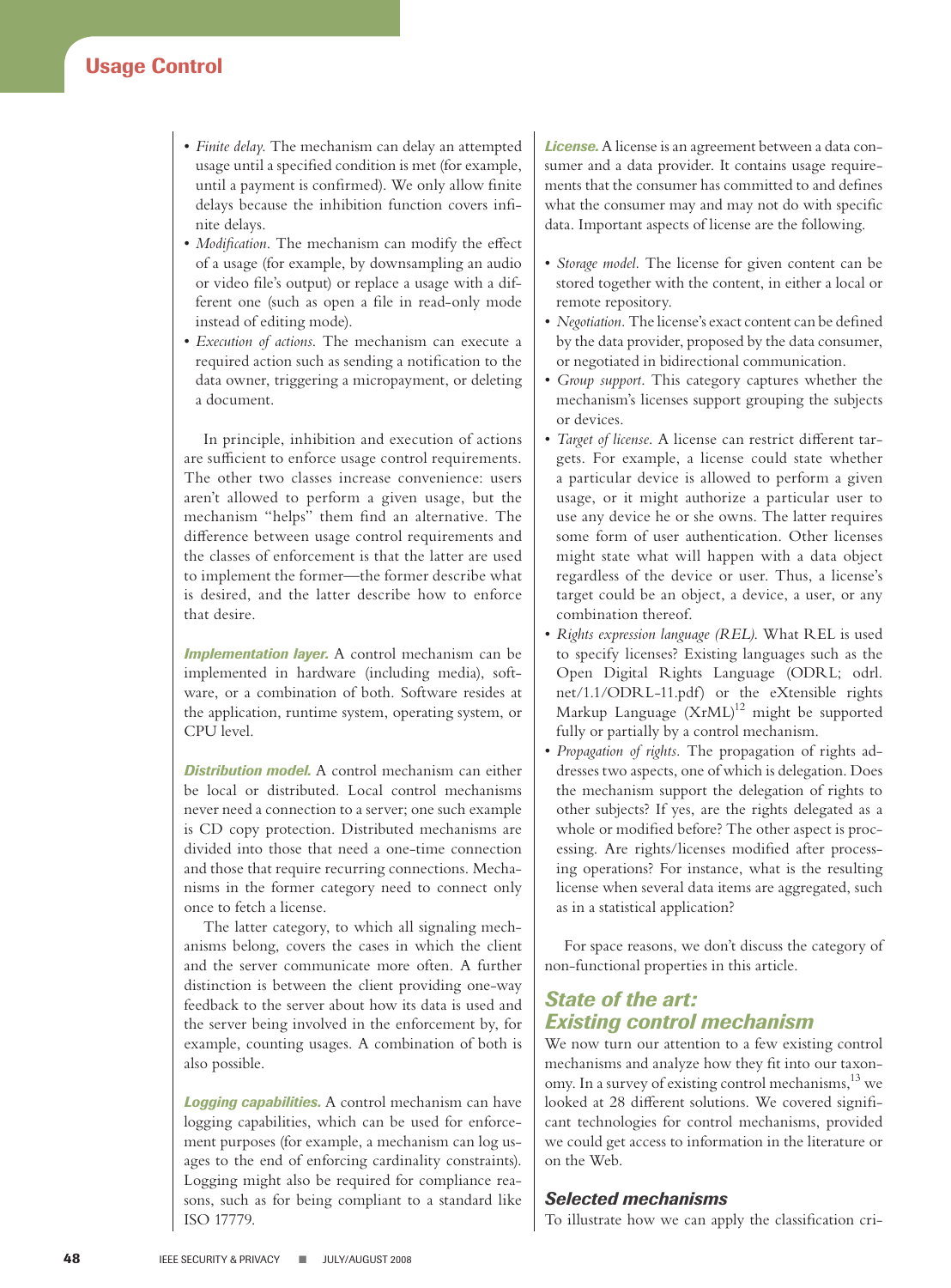# Usage Control

| Table 1. Mechanism overview. |                                                                              |                                                     |                                                     |                                          |
|------------------------------|------------------------------------------------------------------------------|-----------------------------------------------------|-----------------------------------------------------|------------------------------------------|
|                              | <b>OMA</b>                                                                   | <b>ADOBE</b>                                        | <b>WMDRM</b>                                        | <b>HDCP</b>                              |
| <b>APPLICABILITY</b>         |                                                                              |                                                     |                                                     |                                          |
| Controlled usages            | -white box,<br>+render,<br>$+$ manage, $\hat{ }$<br>+distribute <sup>*</sup> | -white box,<br>+process,<br>$+$ render              | -white box,<br>+process,<br>$+$ render              | -white box,<br>-black box,<br>$+$ render |
| Conditions                   | time,<br>cardinality,<br>event-defined <sup>†</sup>                          | time,<br>cardinality,<br>event-defined <sup>†</sup> | time,<br>cardinality,<br>event-defined <sup>†</sup> |                                          |
| Limitations                  | no control after rendering                                                   | little control after rendering<br>(watermarking)    | no control after<br>rendering                       | no control after<br>rendering            |
| <b>IMPLEMENTATION</b>        |                                                                              |                                                     |                                                     |                                          |
| Class of enforcement         | inhibition,<br>execution of actions                                          | inhibition                                          | inhibition                                          | inhibition, modification                 |
| Layer of embedding           | not specified                                                                | SW, optionally HW                                   | <b>SW</b>                                           | <b>HW</b>                                |
| Negotiation                  | automated,<br>data provider                                                  | automated,<br>data provider                         | automated,<br>data provider                         | automated,<br>device                     |
| Rights language              | subset of Open Rights<br>Digital Language                                    | <b>Portable Document Rights</b><br>Language         | subset of eXtensible<br>rights Markup Language      |                                          |

\*Both very limited.

† Only limited support in the form of revocation capabilities.

teria we presented in the previous section and to give examples for the state of the art, we describe four of the surveyed technologies. We selected these particular technologies because they show a variety of different approaches, illustrate some important points, and are relevant in practice. Three of them—Adobe Live-Cycle Rights Management, Windows Media DRM, and High-Bandwidth Digital Content Protection (HDCP)—are implementations of mechanisms. The Open Mobile Alliance (OMA) DRM is a specification of a mechanism. Table 1 gives an overview of the findings according to our taxonomy.

In Table 1, in the row labeled "controlled usages," a "-" stands for usage classes that are completely disabled. A "+" stands for usage classes that can be selectively enabled. Note that the "+" overrides the "-"; that is, if we label white-box usages as completely disabled, we can selectively enable rendering. Usage classes that aren't mentioned in the text aren't controlled.

*OMA.* The OMA has issued specifications for DRM on mobile platforms, including mobile phones and handheld devices (www.openmobilealliance.org/release \_program/drm\_v2\_0.html). These specifications define the mechanisms that different companies can implement to ensure interoperability between their DRM solutions.

OMA DRM uses a subset of ODRL (with a few additions) as an REL. The classes of usage that it can control are rendering, management, and distribution, although the latter two can be controlled only in limited form. The OMA REL lets us restrict "export" permissions, which are defined as allowing the export of DRM content and corresponding rights objects to target systems other than the OMA DRM system. We view this as a way to control content management. Furthermore, OMA contains the "forward lock" option, which is a weak mechanism that prevents content from being forwarded—a (limited) form of controlling distribution.

OMA also supports super-distribution by encrypting content and issuing the rights objects with the necessary keys separately. Super-distribution means that the content can be freely distributed, but authorized users and devices are the only ones who can use the content. Various types of data are supported, not just audiovisual data. Furthermore, OMA DRM supports multiple devices owned by one user.

*Adobe LiveCycle Rights Management.* Adobe Live-Cycle Rights Management<sup>4</sup> is a solution for integrating rights management into distributed business processes (and application servers). In terms of control mechanisms, policies stored at the server side are used to control usages including opening (viewing), modifying, and printing documents. Adobe LiveCycle Management lets data consumers use documents in an offline manner, in which case usage might be restricted for a specified amount of time.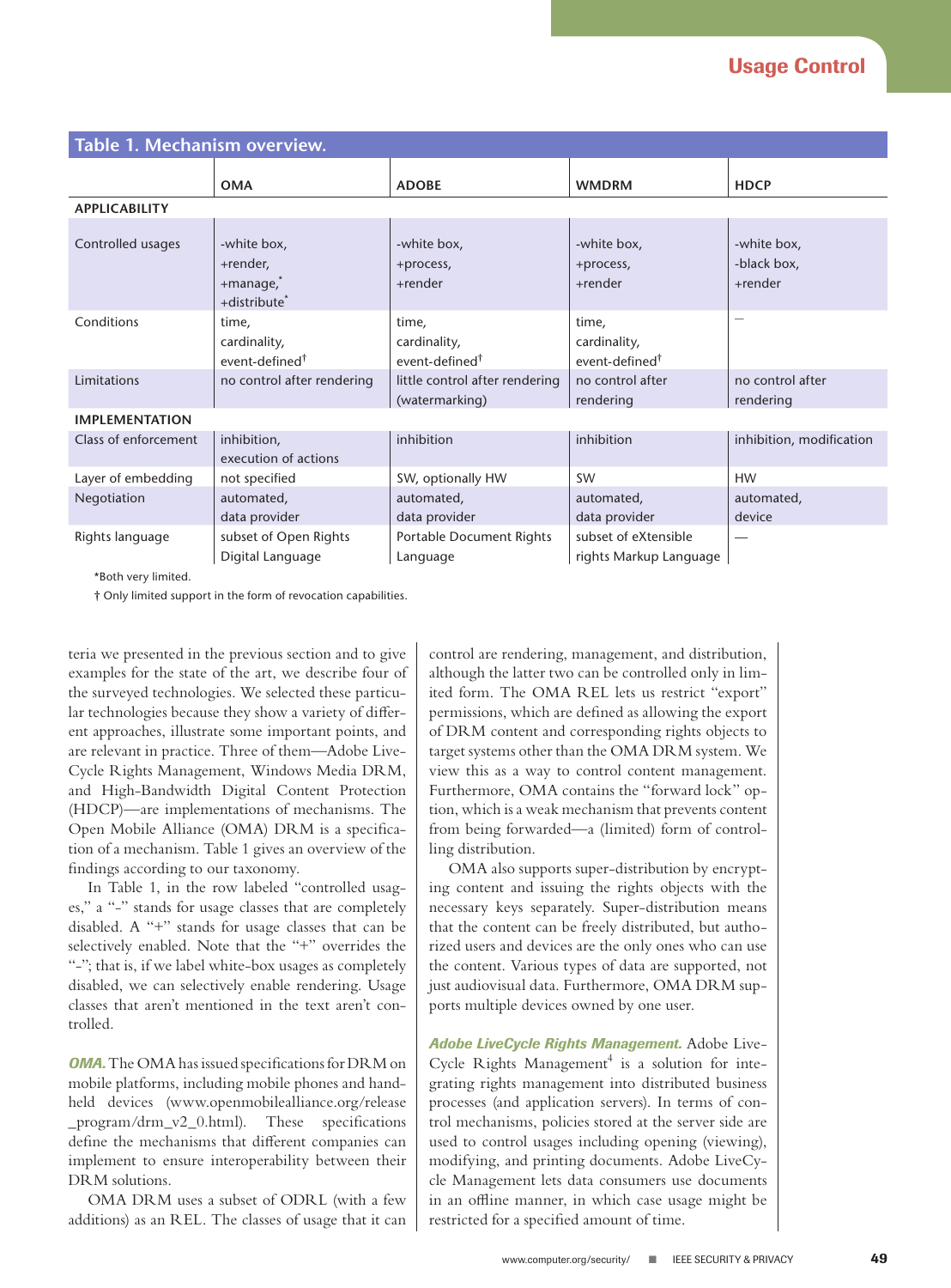Adobe uses its proprietary Portable Document Rights Language (PDRL; www.adobe.com/devnet/ livecycle/policyserver/articles/pdrl.pdf) as an REL. In PDRL, license and policy are separated. A license

# Most current control mechanisms target specific application areas and are concerned with DRM of multimedia data.

creates the binding between a protected document and a policy by containing signed references to both document and policy. The policy contains the exact usage rules. PDRL contains a quite specific and limited set of rights but is designed such that it can be extended in the future.

*Windows Media DRM (WMDRM). WMDRM<sup>14</sup> is* a DRM system for the Windows Media platform. Originally designed to support secure delivery of media content to a PC or device over insecure networks, it has evolved to support a wider variety of usage requirements. Still, it's tailored toward digital audio and video content in the Windows Media format, both as files and streams. WMDRM controls processing and rendering operations on digital media.

WMDRM distributes the content in encrypted form and supports super-distribution. The corresponding decryption key is distributed within a valid license, which is bound to a client device. WMDRM uses  $XrML^{12}$  as an REL, which supports a wide variety of conditions, including time conditions and cardinality.

*High Bandwidth Digital Content Protection (HDCP).*  HDCP<sup>14</sup> defines a DRM protection scheme for streaming encrypted audiovisual data between a transmitter and a receiver. Applicable policies, which are set by the content provider, can prevent content from being stored, recorded, or displayed on non-HDCP compliant devices. Alternatively, the content's quality can be reduced if displayed on non-HDCP compliant devices.

#### *General observations*

We can observe several significant points when looking at existing control mechanisms. Here, we concentrate on the mechanisms' applicability and implementation.

*Applicability.* Most current control mechanisms target specific application areas and are concerned with DRM of multimedia data, although the selection we outlined contains exceptions. Therefore, most mechanisms exclusively support audiovisual data. Usually, mechanisms can inhibit white-box usages because encryption protects the data. In many cases, a mechanism can selectively enable only rendering actions because

only rendering devices can read the data. Black-box usages can be controlled in a few cases, for example, if the data is stored on protected hardware.

Action requirements aren't widely supported. In terms of conditions for usage restrictions, support for temporal and cardinality conditions is widespread. Event-defined conditions are supported in very few cases, mostly in the form of revocation capabilities. Purpose conditions aren't considered by any examined mechanism, and environment conditions aren't supported either.

In most cases, control is lost once the data is rendered. Watermarks can provide a limited form of auditing and might therefore decrease the probability of policy violations, a result of the intended deterrence. However, this is suitable only for detecting illegal distribution of data in hindsight. It remains to be seen whether there will be irremovable watermarks that are robust with regard to rendering operations.

*Implementation.* Most of today's control mechanisms are implemented in software and located at the application layer. This gives rise to serious security concerns regarding how to protect cryptographic keys and the decrypted content. Often, the solution to this problem is security by obscurity coupled with update mechanisms: the code is obfuscated and no documentation of the mechanism's inner details is available. Once an attacker has figured out how the mechanism works and breaks it, the mechanism's manufacturer updates it quickly so that a new attempt to break it is required. However, this is a risky strategy; conceptual weaknesses might not be easy to fix, and the manufacturer must ensure that old versions aren't being used anymore.

Most mechanisms enforce by inhibition; that is, they either allow a usage or completely refuse it. HDCP is the rare example of a mechanism that can also enforce by modification. The method of delaying a usage until a precondition is met was not encountered at all in the mechanisms that we surveyed, and action execution was supported only in very few cases. As we mentioned earlier in this article, many mechanisms today use the concept of super-distribution.

# *The gap*

In this article, we've shown which features are present in today's existing control mechanisms. We now pin down the features that are necessary for control mechanisms in DRM applications as well as in the areas of privacy, compliance, and enterprise computing. We'll also look at whether these features could or should be implemented in future mechanisms.

# *Supported usage requirements*

To cover application areas other than DRM, the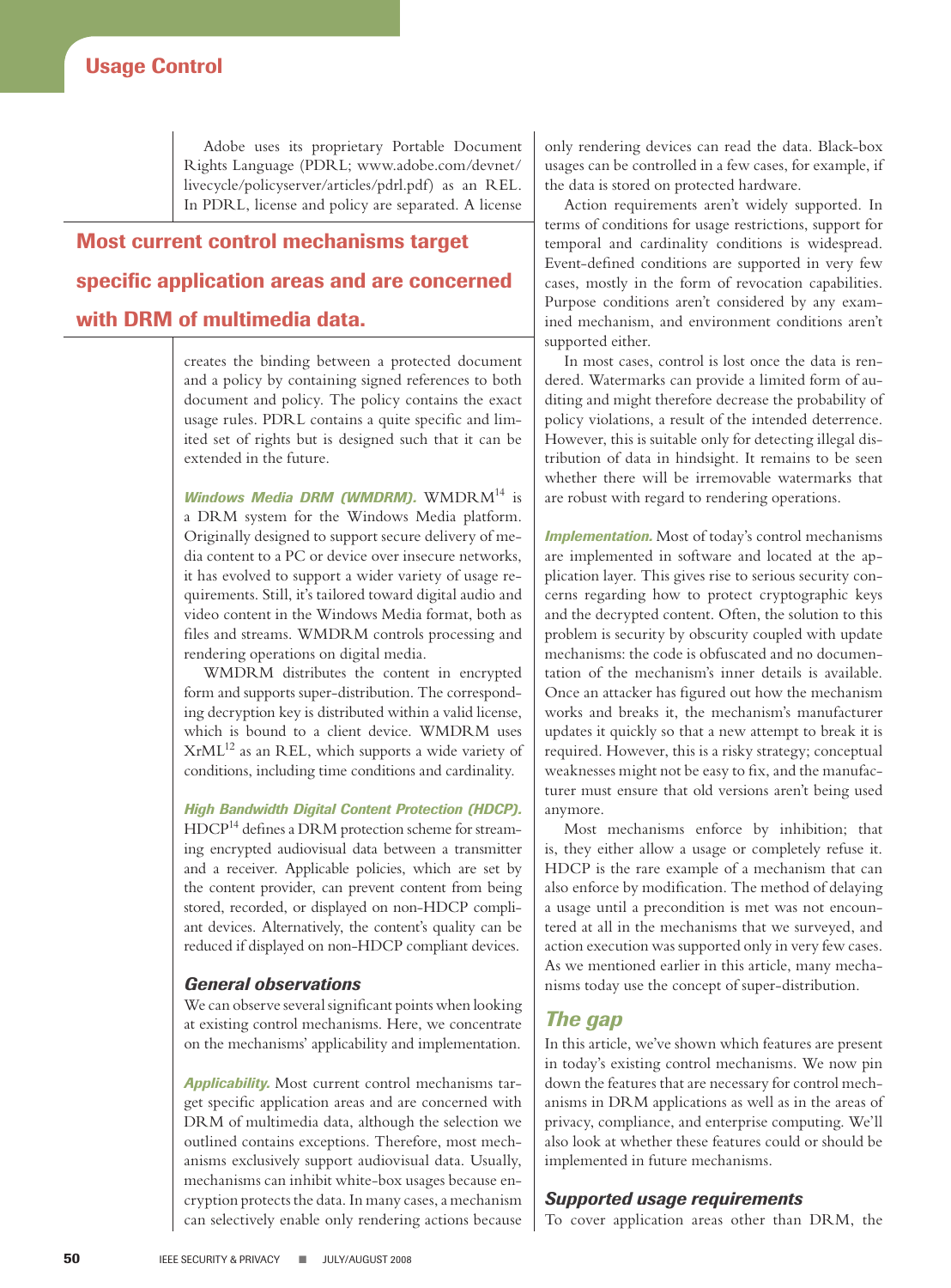set of supported usages must further extend beyond processing and rendering of multimedia content. Additional white-box usages can be covered by encrypting the data and creating dedicated devices that perform the desired usage, possess the necessary keys, and are trusted to satisfy the associated conditions. Of course, the existing control limitations and the problem of protecting secrets remain and must be tackled separately.

Supporting black-box usage is even more difficult because it requires full control over access to the data, regardless of whether it's encrypted. This is possible on dedicated hardware devices such as DVD players but difficult on today's personal computers (and one problem here is that an application that has read one protected piece of ucdata must, in principle, not be allowed to perform any future storage or communication activities). However, the widespread use of super-distribution reduces the need for controlling black-box usage, at least in the area of DRM.

Action requirements and event-defined conditions should be straightforward to support and are necessary to express requirements such as those for payment and notification, which often occur in practice. Notification requirements are particularly important in privacy protection contexts.10 Purpose conditions and organizational environment conditions, which are both important for privacy and compliance, are difficult to enforce because they refer to nontechnical aspects that often aren't visible to mechanisms. It remains to be seen how convincingly mechanisms can support these types of conditions. Observation mechanisms are a possible solution to this problem because a monitor can also take into account the results of audits, which we'll discuss later in the article.

# *Control limitations*

The fact that rendering bounds the scope of control is hard to overcome because rendered data is useful only if it's no longer encrypted. The only known way to keep a certain amount of control in such cases is by using watermarks, and it isn't clear how more control should be achieved except for improved watermarking schemes. In a limited way, it's possible to protect the rendered output—for example, some screens aren't easily photographed, and electromagnetic emission can be reduced or contained.

#### *Implementation layer*

In most software-based solutions, protecting the cryptographic keys and the decrypted content are serious challenges. An increased availability of hardwarebased protection such as smartcards and trusted platform modules could be a solution to this problem. For instance, the protection of cryptographic keys

can be embedded in these hardware components.<sup>15,16</sup> Moreover, there's currently an increasing interest in monitoring the execution of programs at runtime—at the level of the CPU, via system call interposition, at the level of the runtime system (such as Java VMs), or at the level of application and service wrappers—thus providing different granularities of controlling the flow of information.

# *Classes of enforcement*

Enforcement by inhibition, as done in most cases today, is sufficient for preventing undesired usages. Together with mechanisms that execute actions, we can guarantee adherence to all policies. The fact that the execution of actions is supported by only a few mechanisms today restricts the set of policies that can be enforced, but supporting it technically isn't a problem.

Implementing mechanisms that employ modification or delays shouldn't be very difficult either. An increased use of modifying or delaying mechanisms could significantly enhance the user friendliness of control mechanisms. Imagine a policy that prohibits playing a movie in full quality for those who haven't paid for it, but lets everyone play it with reduced quality. Pure enforcement by inhibition would mean that if the user tries to play the movie in full quality without prior payment, nothing happens. Enforcement by modification means that the movie is automatically played in reduced quality. The use of delays could, for example, mean that a mechanism delays playing a movie until it has triggered a necessary payment. In other words, modification and delays can take some work off the user and ensure that as much functionality as possible is available to the user. This enhances a mechanism's usability and is likely to increase user acceptance for such technologies.

#### *Observation mechanisms*

We haven't found any readily available mechanisms that implement the idea of observation mechanisms. This is likely a consequence of the difficulties of obtaining trustworthy signals. As mentioned in the introduction, however, this rather lightweight approach to usage control is particularly appealing in situations in which consumers are unlikely to allow the provider

# Observation mechanisms are particularly appealing when consumers want to restrict the providers' influence.

more control over their IT infrastructure. We could argue that if a mobile phone or handheld device, for instance, implements trusted observation mechanisms, then it will probably be equipped with suffi-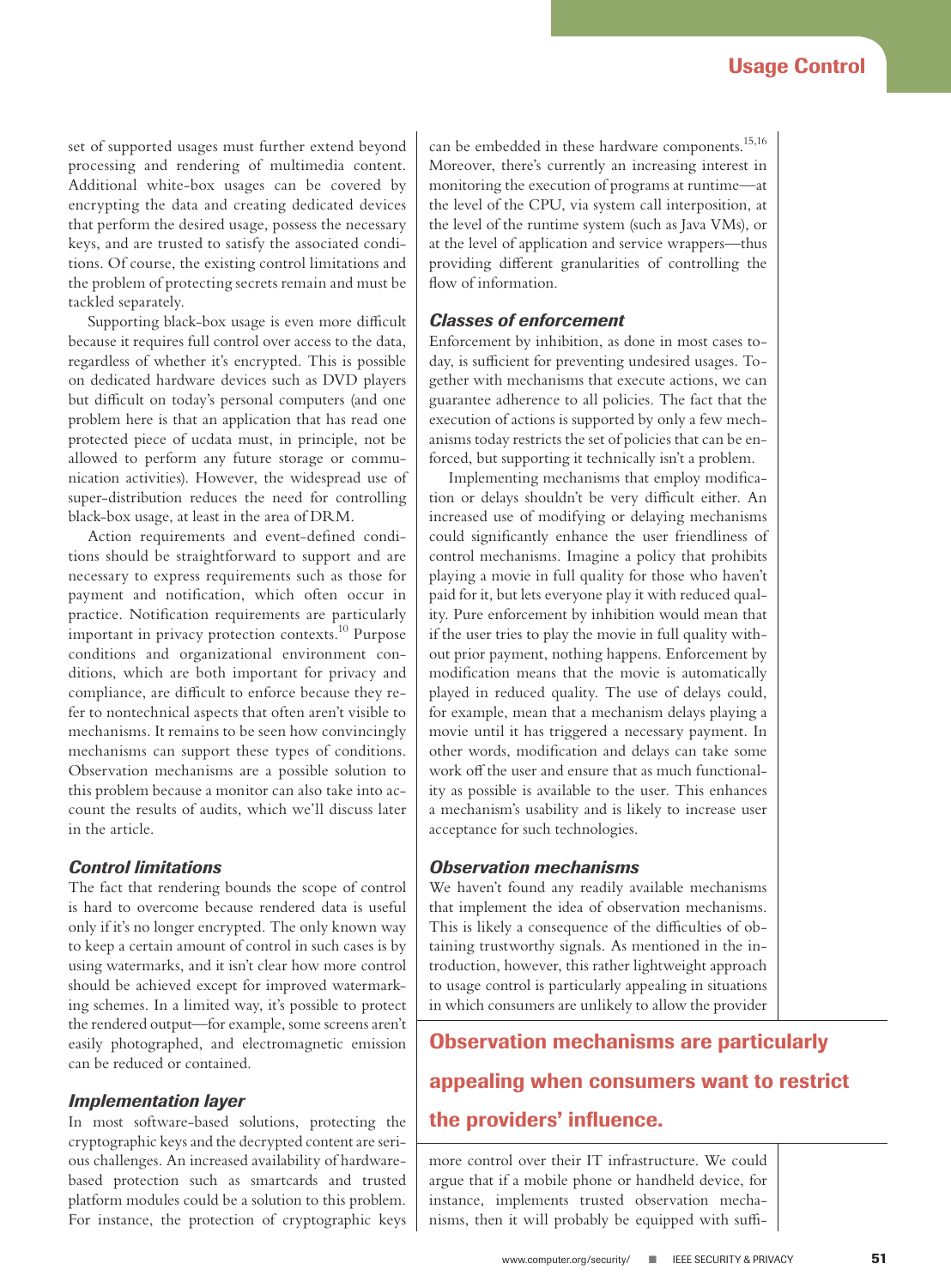ciently powerful technology to allow for full control. Because usage control isn't only a matter of technology but also of expediency, we see the applicability of observation mechanisms in the context of business information systems rather than mobile phones or handheld devices.

Some of the gaps we've identified in this article are at least partly addressed by current developments. For example, the layer of embedding of control mechanisms seems to shift more and more toward the hardware layer. At least some parts of the control mechanisms, such as keys or random number generators, are likely embedded in hardware in many of the upcoming mechanisms or are based on the security that trusted platform modules provide.

Another trend is that DRM technologies are increasingly used to support business processes in the form of document protection, such as in Adobe LiveCycle Rights Management or Microsoft's RMS (www.microsoft.com/windowsserver2003/ technologies/rightsmgmt/default.mspx). Eventually, this development might lead to a wider range of requirements and application domains that such mechanisms support. Document protection, for example, isn't only important in connection with intellectual property but also with privacy. We're convinced, however, that only an increased use of observation mechanisms will lead to enforcement that's suited for a wide range of business applications. Implementing such mechanisms requires implementing trustworthy signaling components on the consumer side. In terms of enforcement by control mechanisms, we see potential in approaches that differ from inhibition. The execution of actions can increase the range of supported requirements, whereas modification and delay increase user convenience.

There is a further gap—namely, the one between expressions in usage control policies ("delete" and "distribute," to name two) and the mapping to commands or sequences of commands on the consumer's devices. Today, rights expression and policy languages don't provide a precise semantics of such terms. We see such a mapping as one of the fundamental problems in the area of usage control that aren't yet solved.

Although we've only examined single mechanisms in this article, the interplay of different mechanisms should also be examined (such as the Coral Consortium [www.coral-interop.org/main/news/Coral. whitepaper.pdf and others<sup>17,18</sup>). Currently, many mechanisms aren't yet interoperable with each other, meaning protected content can only be played on particular devices. This seriously affects the control mechanisms' usability because many of today's devices support shared media. A movie might be played on a PC, a TV that receives the content from a media server, and even on a mobile device, but DRM often prohibits that movie from being played on all these platforms. The lack of interoperability increases users' reluctance to accept DRM technologies.

Usage control is both a very important and a challenging problem. Some solutions for the enforcement of usage control already exist, but to cover a wide range of application areas, these solutions need to mature and expand. This leaves many interesting areas of current and future research that are of great practical relevance.

#### *References*

- J. Park and R. Sandhu, "The UCON ABC Usage Con-1. trol Model," *ACM Trans. Information and Systems Security*, vol. 7, no. 1, 2004, pp. 128–174.
- A. Pretschner, M. Hilty, and D. Basin, "Distributed 2. Usage Control," *Comm. ACM*, vol. 49, no. 9, 2006, pp. 39–44.
- M. Hilty et al., *A System Model and an Obligation Language*  3. *for Distributed Usage Control*, tech. report I-ST-20, Do-CoMo Euro-Labs, Dec. 2006; www.docomoeurolabs. de/pdf/A\_System\_Model\_and\_an\_Obligation\_Language \_for\_Distributed\_Usage\_Control.pdf.
- C. Bettini et al., "Provisions and Obligations in Policy 4. Rule Management," *J. Network and System Management*, vol. 11, no. 3, 2003, pp. 351–372.
- D. Povey, "Optimistic Security: A New Access Control 5. Paradigm," *Proc. Workshop on New Security Paradigms*, ACM, 1999, pp. 40–45.
- M. Hilty et al., "Usage Control Requirements in Mo-6. bile and Ubiquitous Computing Applications," *Proc. Int'l. Conf. Systems and Networks Communications*, IEEE CS Press, 2006.
- S. Guth and R. Iannella, *Open Digital Rights Lan-*7. *guage (ODRL) Version 2 Requirements*, Feb. 2005; odrl. net/2.0/v2req.html.
- D. Parrott, *Requirements for a Rights Data Dictionary and*  8. *Rights Expression Language*, tech. report, Reuters, 2001; xml.coverpages.org/Reuters-mpeg-response-v10 -public.pdf.
- 9. European Union, "Directive 95/46/EC of the European Parliament and of the Council of 24 October 1995 On The Protection of Individuals with Regard to the Processing of Personal Data and on the Free Movement of Such Data," *Official Journal L 281*, Nov. 1995, pp. 31–50; http://eur-lex.europa.eu/LexUriServ/ LexUriServ.do?uri=CELEX:31995L0046:EN:NOT.
- 10. Privacy and Identity Management for Europe (Prime) Project, "Requirements v. 1," June 2005; www.prime -project.eu/prime\_products/reports/reqs/.
- 11. M. Hilty et al., "A Policy Language for Distributed Usage Control," *Proc. European Symp. Research in Computer Security*, Springer-Verlag, 2007, pp. 531–546.
- 12. X. Wang et al., "XrML—eXtensible Rights Markup